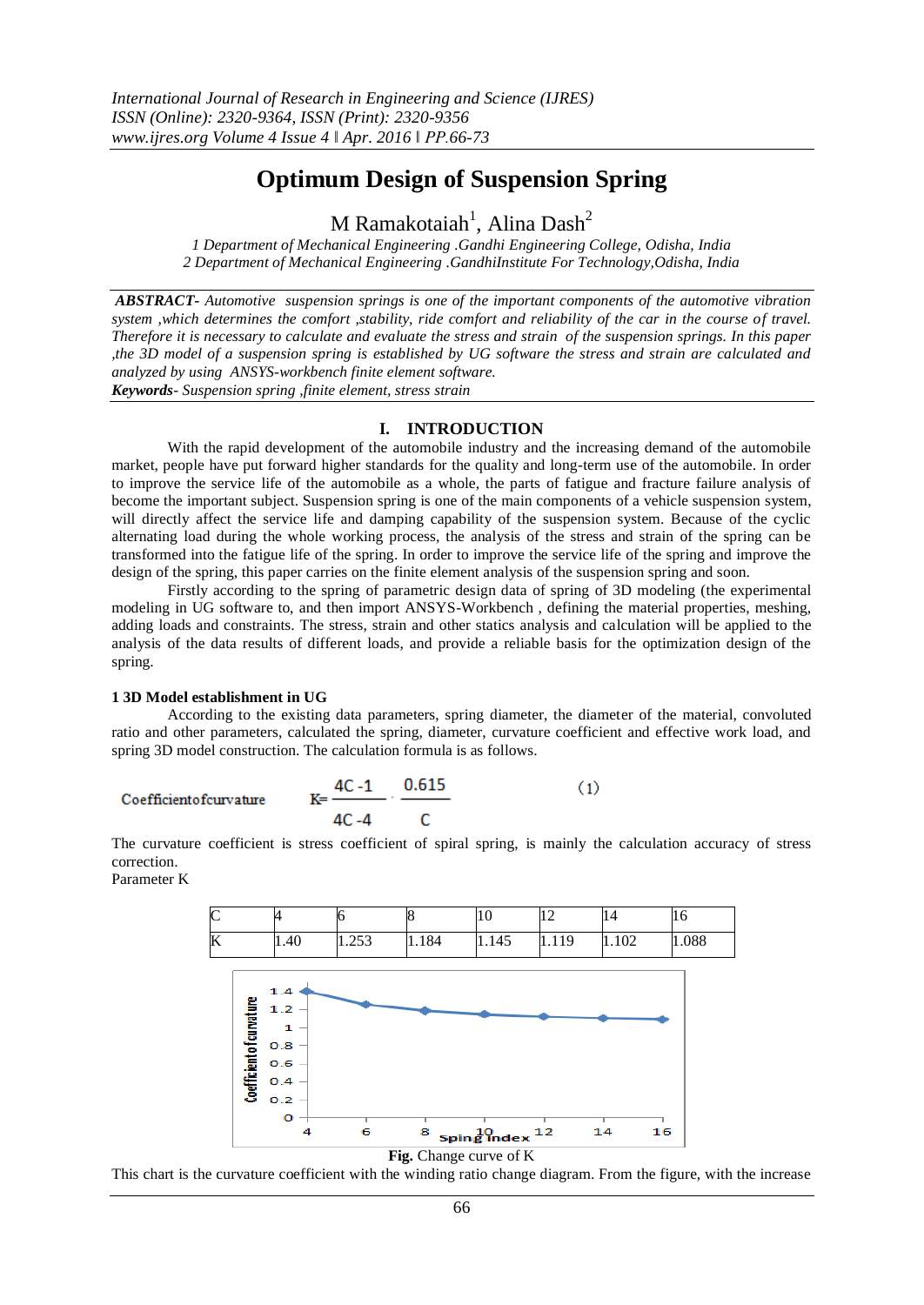$(4)$ 

of winding ratio, curvature ratio showed a downward trend. Especially, it adequate choice is  $K=5~\sim 8$ . Working load

 $\Box$ 

Working load 
$$
P = \frac{\pi d^3}{8KD} [t]
$$
 (2)

Spring load under normal operating conditions. This load must be within the limit load range of the spring lock.

Outside diameter of spring 
$$
D_1 = D_2 + d
$$
 (3)

It mainly to control the transverse size of the spring, the size is not only related to the diameter of the material, but also with the spring in the relevant.

 $D_2 = \frac{D + D_1}{2} = Cd$ 

Mid-diameter of spring

 $C = \begin{bmatrix} D_2 \end{bmatrix}$ 

This is an effective control parameter for design calculation and modeling.

Inner diameter of spring 
$$
D_1 = D_2 - d
$$
 (5)

Used to control the size of the inner ring of the spring, to ensure the normal compression spring in the limited space.

Spring stiffness 
$$
p1 = \frac{Gd^4}{8D^3 \cdot 2} - \frac{P \cdot 2P}{h}
$$
 (6)

Spring stiffness is the ratio of the load increment dP and the increment of deformation DH, that is, the load required to produce the unit deformation, the spring stiffness calculation formula is  $P<sup>1</sup>=dP/dh$ . Characteristic line for increasing the spring, stiffness with the increase of the load increases; and decreasing of spring, stiffness decreases with the increase of load. As for the linear spring, the stiffness does not change with the change of the load, that is, the  $P<sup>1</sup>=dP/dh=P/h=$  constant. Thus, for a spring having a linear characteristic line, the stiffness of the spring is alsoconstant.

**Spring index** 

Spring index(C) can be used is that to maintain the stability of the spring. In order to make the spring not quiver or too soft (generally  $C=4 \sim 16$ ).

 $(7)$ 

inwhich, 
$$
[\tau]
$$
 — Allowable stress (MPa) ;

\n $G$  - sheamodulus (MPa) ;

\n $d$  - spring diameter (mm) ;

\n $n$  — Number of workingcycles ;

\n $h$  - Working stroke (mm) ;

\n $P_n$  — Maximum working load(N);  $P_1$  — Minimum working load(N);

Gotten data has a free length of the spring  $h=344.3$ mm, the material diameter d=14.5mm, Spring stiffness P1=204.7±25 , Effective number of turns 7.5 circles(Second circles D21=124.5mm, Maximum circle  $D21=136.5$ mm) Number of supporting rings1circles (In diameter of spring  $D2=65$ mm), For different pitch springs, the gap between the adjacent ring of the spring is also required. The load and stiffness of the spring at different heights can be obtained by defining the pitch and rise angle of each cycle.

According to the calculation results, in the UG software, the 3D model of the suspension spring can be constructed by sweeping the baseline, As shown in Fig.1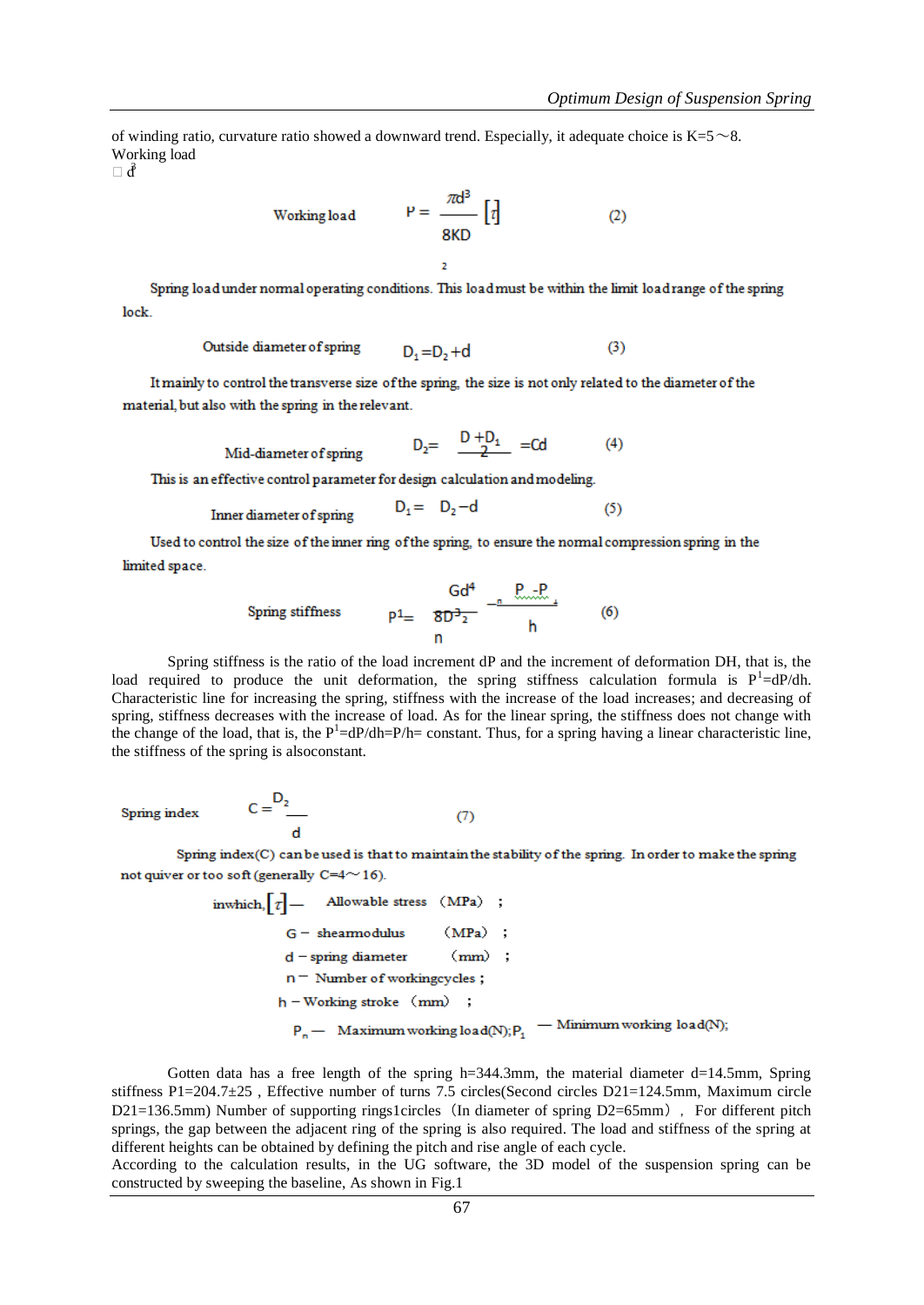

**Fig1** suspension model

# **II. FINITE ELEMENT STRESS AND STRAINCALCULATION**

Finite element method is a powerful tool to solve practical engineering problems. This is a mathematical method for the practical application of specific issue, Analysis of the suspension spring is mainly on the static analysis. The fatigue life of the spring is evaluated by the analysis and study of the nonlinear problems such as the large variation, stress tempering, contact and soon.

It is an important step to establish an accurate and reliable calculation model by using finite element method for finite element analysis. The CAD software built spring model is imported into ANSYS Workbench, first of all to spring were the definition of material properties, and then to the grid, generally preferred hexahedron and impose constraints, finally carries on the computation, because the analysis of the static analysis, so we do not consider the calculation process, only on the results wereanalyzed.

## **2.1 Analysisassumptions**

For close representing the real spring in FEM software, following assumptions are introduced. First, the material is homogeneous and isotropic, in which linear elastic rules can be used. Second, the speed of the load is ignored. The change of velocity, acceleration and displacement in the course of motion is not considered, and the analysis is carried out under the condition of static force. Third, the state of the object is thought as a nonstress state, that is, before the force of the object, the internal stress is zero. Because the compression of the suspension spring is a large deformation problem, it is necessary to consider the factors of large deformation in the analysisprocess.

## **2.2 Definigition of materialproperties**

After the model is imported into ANSYS Workbench, the material of the model needs to be defined. A material library is built in the software. The material properties of the parts can be either selected, or customized according to the actual material properties. Because the suspension spring is a linear static analysis, it is not necessary to consider the influence of heat, so it is only necessary to define its young's modulus ( $E=196500 \sim$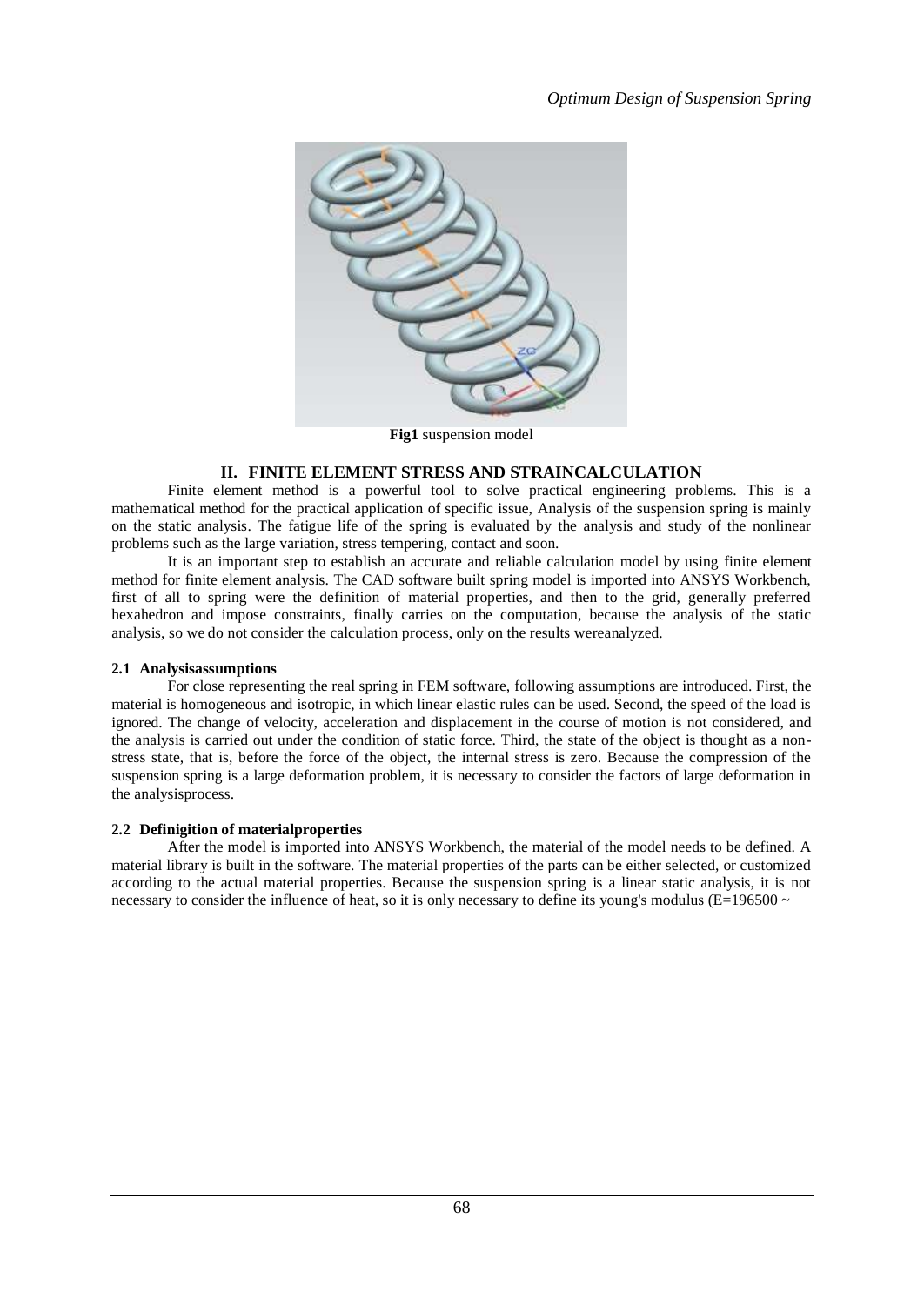$$
(\mu = \frac{E}{2G} - 1)
$$

198500MP), shear modulus (G=78600  $\sim$  80670MP) and Poisson's ratio 2G assume that the spring is equal to the stiffness of the production.In general,we assume that the spring is equal to the stiffness of the production.

The selection of the material has an important influence on the life of the spring and the fracture resistance of the spring. Suspension spring requires the material must have high yield strength, strong toughness, heat resistance, heat resistance, fatigue resistance and high life expectancy, so the 55Si2M alloy is selected for the spring, with young's modulus E=203700MP, poisson's ratiou=0.3, shear modulus G=78400MP.

#### **2.3 Meshing**

Grid in the pre-processing plays an important role, is the finite element analysis of the key work. The quality of the mesh will on the calculation result of considerable influence, also different types of mesh, the calculation results also corresponding impact. In general, the first choice of quadrilateral or hexahedral mesh generation, mesh number also not easy too much, otherwise it will make calculation time is too long, too long calculation time, data utilization rate of decline. Because the spring parts are relatively simple, and in order to improve the quality of the grid, the tetrahedral mesh should be used, and the unit size is 2.8mm.



## **2.4 Imposing boundaryconditions**

In order to ensure the upper end of the spring swing and lateral displacement does not occur, pre constrains the spring seat X, Y axis direction of the translations and rotations about the X, Y axis of rotation degrees of freedom, and retain only the Z direction of the translational and around the z-axis rotational degrees of freedom. Only in this way can prevent spring seat compression process, the spring has large lateral displacement, resulting in instability of spring. So the spring on the lower end surface of the installation base, end the fixed support constraint, the lower end face of the base and the spring applied frictional contact, the end surface of the release along the Z axis vertically down the degrees of freedom and other five degrees of freedom constraints. The spring is compressed to three working positions, the height is: 304.3mm, 240.3mm, 154.3mm. The free height of the spring is 344.3mm, the compression stroke is 40mm, 104mm, 190mm,respectively.

## **2.4.1 Contact constraint**

ASNSYS workbench has four kinds of contact type and contact bound, which are non-separation contact, no-friction contact, asperity contact. Especially, the contact bound and no separation contact is a linear operation behavior, solving process only one iteration. Otherwise, no friction and rough contact is a non-linear computational behavior, solving process requires many iterations. In addition to considering the deformation. The finite element model of the spring is used to simulate the actual working conditions by the spring compression . The spring base is bound by the vertical displacement of the spring seat. So the transfer of the spring seat and the spring is a contact problem. Because the spring seat in the stress process of deformation is very small, mainly in the spring compression deformation. And the contact point of a rigid body and flexible body to simulate his yellow in the compression process, definition of two contacts. Respectively, for the lower spring seat with the spring and the spring seat and a spring, spring seat is a target body, spring is a contact body. According to the spring rationality, spring deformation large, which analyze must open the large deformation. The upper base(Fig2-3) and the lower base(Fig2-2) are respectively carried out with the spring for the friction constraint (the friction coefficient is 0.1).Taking into account the process of spring row ring, and may spring itself is self -contact (Figure 2-4).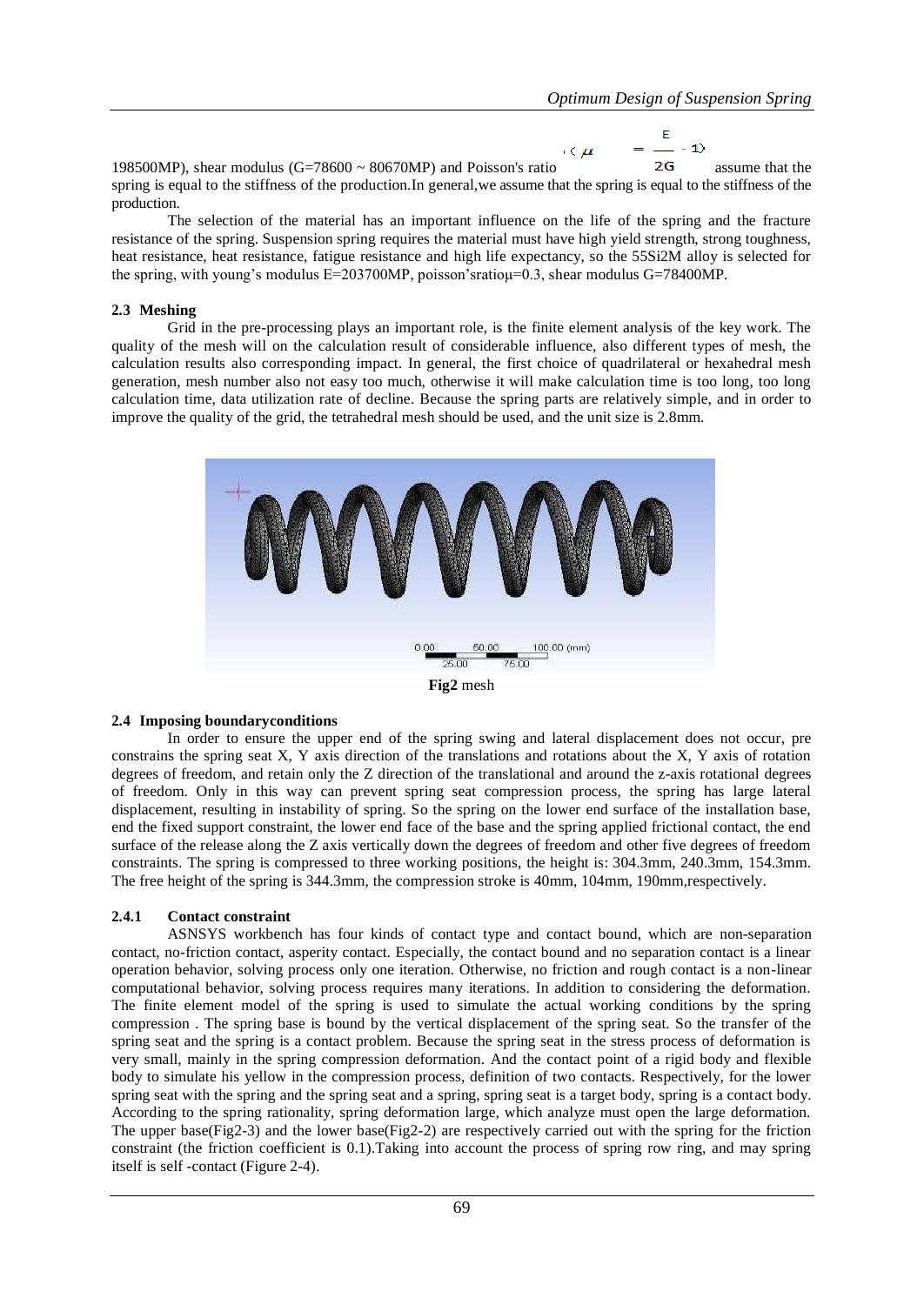

**Fig3**: endfrictionconstraint Fig4: Upperfrictionconstraint Fig5: self –contact

| Contact                        | 2 Faces            |  |  |  |
|--------------------------------|--------------------|--|--|--|
| Target                         | 2 Faces            |  |  |  |
| <b>Contact Bodies</b>          | lunwen--spring_stp |  |  |  |
| <b>Target Bodies</b>           | lunwen--spring_stp |  |  |  |
| $\Box$ Definition              |                    |  |  |  |
| Type                           | Frictional         |  |  |  |
| <b>Friction Coefficient</b>    | 01                 |  |  |  |
| <b>Contract Administration</b> | .                  |  |  |  |

#### **Fig6**: Frictional

## **2.4.2 Imposed displacementconstraint**

According to the actual working condition of the spring, the lower base of the spring is completely restrained, that is, all six degrees of freedom are fixed, and the upper end face is released along the Z axis. As the spring in the work of the force is unknown, the general use of displacement to replace the analysis. The simulation test of the three trips were analyzed, respectively, 40mm initial compression stage, 104mm middle stroke stage and 190mm pressure and circlestage.

# **III. STATIC ANALYSIS**

# **3.1 Displacement stroke 40mm solutionresults**

As figures are spring along the Z axis compression 40mm of cloud results, Figure 3-1 for the equivalent stress, from the figure it can be seen that the spring in the compression process of equivalent stress maximum value appeared in the inner spring, the inner ring should stress and strain in the spring compression stroke are generally higher. From Figure 3-2, we can see that the maximum deformation of the spring appears on the top, the minimum deformation at the lower end, which is in full compliance with the spring compression deformationtheory.

| <b>Equivalent Stress</b>             | <b>Total Deformation</b>       | <b>Bourvalent Elastic Strain</b>       |
|--------------------------------------|--------------------------------|----------------------------------------|
| Type: Equivalent (von-Mises) Stress: | <b>Type: Total Deformation</b> | <b>Type: Equivalent Elastic Strain</b> |
| Unit: MPa                            | Unit: mm                       | Units mm/mm                            |
| Time: 1                              | Time: 1                        | Time: 1                                |
| 2016/5/4 20:30<br>Min                | 2016/5/4 20:31<br>Ma)          | 2016/5/4 20:56                         |
| 439.01 Max                           | 40.042 Max                     | 0.0021978 Max                          |
| 390.23                               | 35,593                         | 0.0019536                              |
| 341,45                               | 31,144                         | 0.0017094                              |
| 292.57                               | 26.695                         | 0.0014652                              |
| 243.89                               | 22,246                         | 0.001221                               |
| 195.11                               | 17.797                         | 0.00097681                             |
| 146.34                               | 13,347                         | 0.00073261                             |
| 97,558                               | 8,8983                         | 0.0004684                              |
| Max<br>48,779                        | 4,4492                         | 0.00024421                             |
| 0.00096293 Min                       | 0 Min<br>Min                   | 5.614e-9 Min                           |

**Fig7**Equivalentstress **Fig8**Totaldeformation **Fig9** Equivalent elasticstrain Compression volume is40mm

| <b>Result</b>            | <b>Minimum</b> | <b>Maximum</b> | <b>Units</b> | Time(s) |  |
|--------------------------|----------------|----------------|--------------|---------|--|
| <b>Equivalent stress</b> | 9.6293e-004    | 439.01         | MPa          |         |  |
| <b>Total deformation</b> | 0              | 40.042         | mm           |         |  |
| <b>Equivalent strain</b> | 5.614e-009     | 2.1978e-003    | mm/mm        |         |  |
|                          |                |                |              |         |  |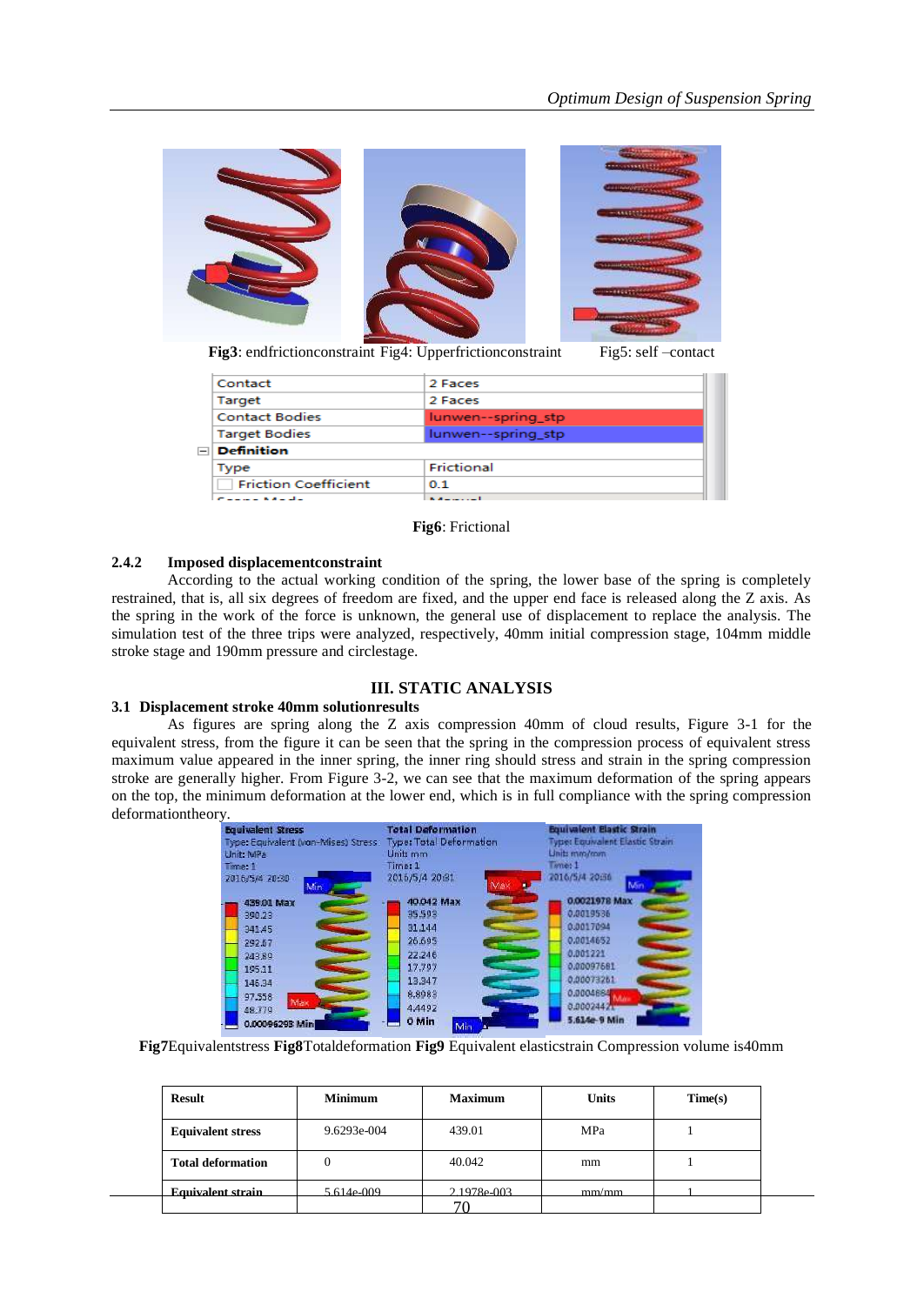# **3.2 Displacement stroke 104mm solutionresults**

As figures are the spring along the Z axis compression 104mm results of the cloud, the Figure 10and Figure 12 also shows that the same strain and stress maximum value appears in the spring inner ring, the minimum value in the spring on the lower end of the circle. Figure 11shows the total deformation at the upper end of the circle.

| <b>Total Deformation</b><br><b>Type: Total Deformation</b><br>Unit: mm<br>Time: 1<br>2016/5/4 20:13 |     |  | <b>Equivalent Elastic Strain</b><br><b>Type: Equivalent Elastic Strain</b><br>Unit: mm/mm<br>Time: 1<br>2016/5/4 20:14 |                           |  |
|-----------------------------------------------------------------------------------------------------|-----|--|------------------------------------------------------------------------------------------------------------------------|---------------------------|--|
| 104.13 Max<br>92,559<br>60,989<br>69,419<br>57,849<br>46.28<br>34.71<br>23,14                       | Max |  | 0.0056899 Max I<br>0.0050577<br>0.0044255<br>EEQ7E00.0<br>0.0031611<br>0.0025289<br>0.0018967<br>0.001264              | Min.                      |  |
| 11.57<br>0 Min<br>Min                                                                               |     |  |                                                                                                                        | 0.000632<br>1.5023e-8 Min |  |

Fig10Equivalentstress Fig11Totaldeformation Fig12 Equivalent elastic strain Compression volume is104mm

| <b>Result</b>            | <b>Minimum</b> | <b>Maximum</b><br>Units |       | Time(s) |
|--------------------------|----------------|-------------------------|-------|---------|
| <b>Equivalent stress</b> | 2.7043e-003    | 1136.6                  | MPa   |         |
| <b>Total deformation</b> | 0              | 104.13                  | mm    |         |
| <b>Equivalent strain</b> | 1.5023e-008    | 5.6899e-003             | mm/mm |         |

## **3.3 Displacement stroke 190mm solutionresults**

As figures are the results of the spring compressed 190mm along the Z axis. This stage is the spring pressure and ring state, but also the limit position of the spring displacement travel. The maximum deformation of the spring when the spring is effective, as shown in Figure 14, the maximum deformation is 190.26mm.



**Fig13:**Equivalentstress **Fig14:**Totaldeformation **Fig15:** Equivalent elastic strain Compression volume is 190mm

| <b>Result</b>            | <b>Minimum</b> | <b>Maximum</b> | <b>Units</b> | Time(s) |
|--------------------------|----------------|----------------|--------------|---------|
| <b>Equivalent stress</b> | 2.7043e-003    | 1136.6         | MPa          |         |
| <b>Total deformation</b> |                | 104.13         | mm           |         |
| <b>Equivalent strain</b> | 1.5023e-008    | 5.6899e-003    | mm/mm        |         |

Through the analysis of the above three stages of displacement is found that in the spring effective travel range, that is, to meet the allowable stress, the stress, strain and deformation of the value position basically unchanged, that spring in the compression process by stress and strain of the position shouldgenerally do not change with the load change. The life of the spring is determined by the position of the maximum stress.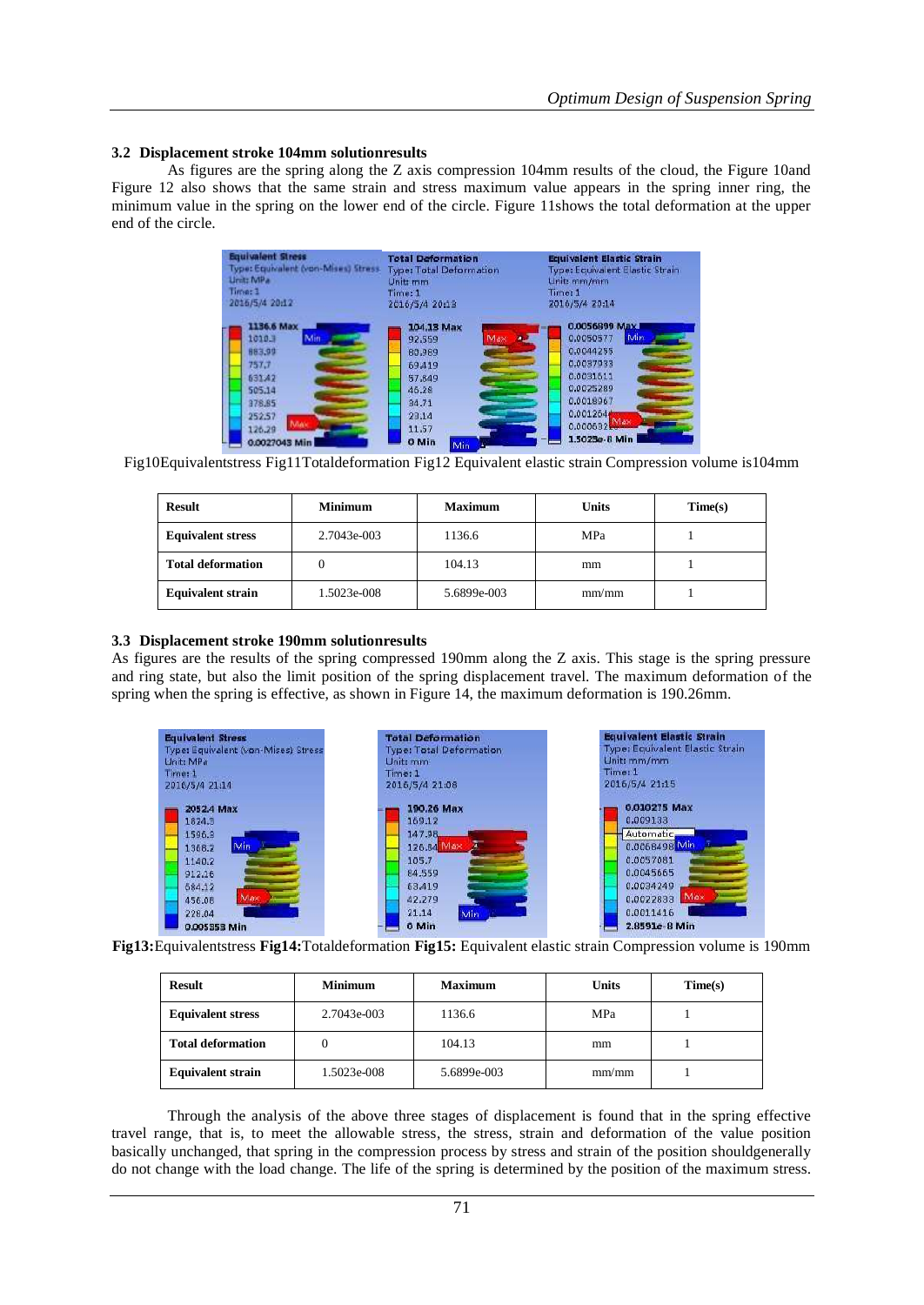Therefore, it is necessary to optimize the position of the maximum stress and strain to improve the strength and prolong the service life of the spring. So as to improve the spring's ability to resist fatigue and fracture.

## **.4 Reaction force**

Along with the increase of load, the supporting force of the base is also increased. The nonlinear relation between the supporting force and the load is seen from the point of discrete point in Figure 13.

| Displacement          |     | 40     | 70     | 100    | 130    | 160    | 190    |
|-----------------------|-----|--------|--------|--------|--------|--------|--------|
| <b>Reaction force</b> | 506 | 2124.9 | 3668.5 | 4200.4 | 4802.6 | 5425.9 | 5802.2 |



From the graph we can see that, with the increase of the displacement, the reaction force is on the upward trend, the displacement is between 50 to 70, and the reaction force increases rapidly. Between 70 to 190 the trend is slowly.

## **IV. CONCLUSION**

In the finite element analysis of the suspension spring, the mechanical model is solved by finite element simulation, the equivalent stress, equivalent strain and total deformation of the model are compared. It is concluded that the effective limit load of the spring in the assembly position and compression is affected by the position of the ring. To provide a strong basis for the optimal design of the spring, the maximum stress and the strain position of the spring arecalibrated.

## **ACKNOWLEDGEMENT**

This work was financed by shagnhai University of science Graduate Student Innovation Project (E3-0903-16- 01219).

#### **REFERENCES**

- [1]. ANSYS Workbench based Pu generalized tutorial with detailed examples [M]. 2 edition. Beijing: Chinese water conservancy and Hydropower Press,2013.
- [2]. Ceng Pan. Finite element analysis [M]. Tsinghua University press, 2004(6).
- [3]. Hu Min. Finite element analysis and application [J]. Shanghai automobile, 2007 (7). [
- [4]. Fang Fang. Elastic mechanics [J]. auto parts, 2009(28).
- [5]. Zhang Ying, Liu Hai hang, Wang De cheng. Spring manual [M]. Beijing: Mechanical Industry Press, 1997.
- [6]. Cheng Da xian. Handbook of mechanical design [M]. Chemical Industry Press,2004.
- [7]. Ding Yufeng.ANSYS12.0 finite element analysis complete handbook [M]. Publishing House of